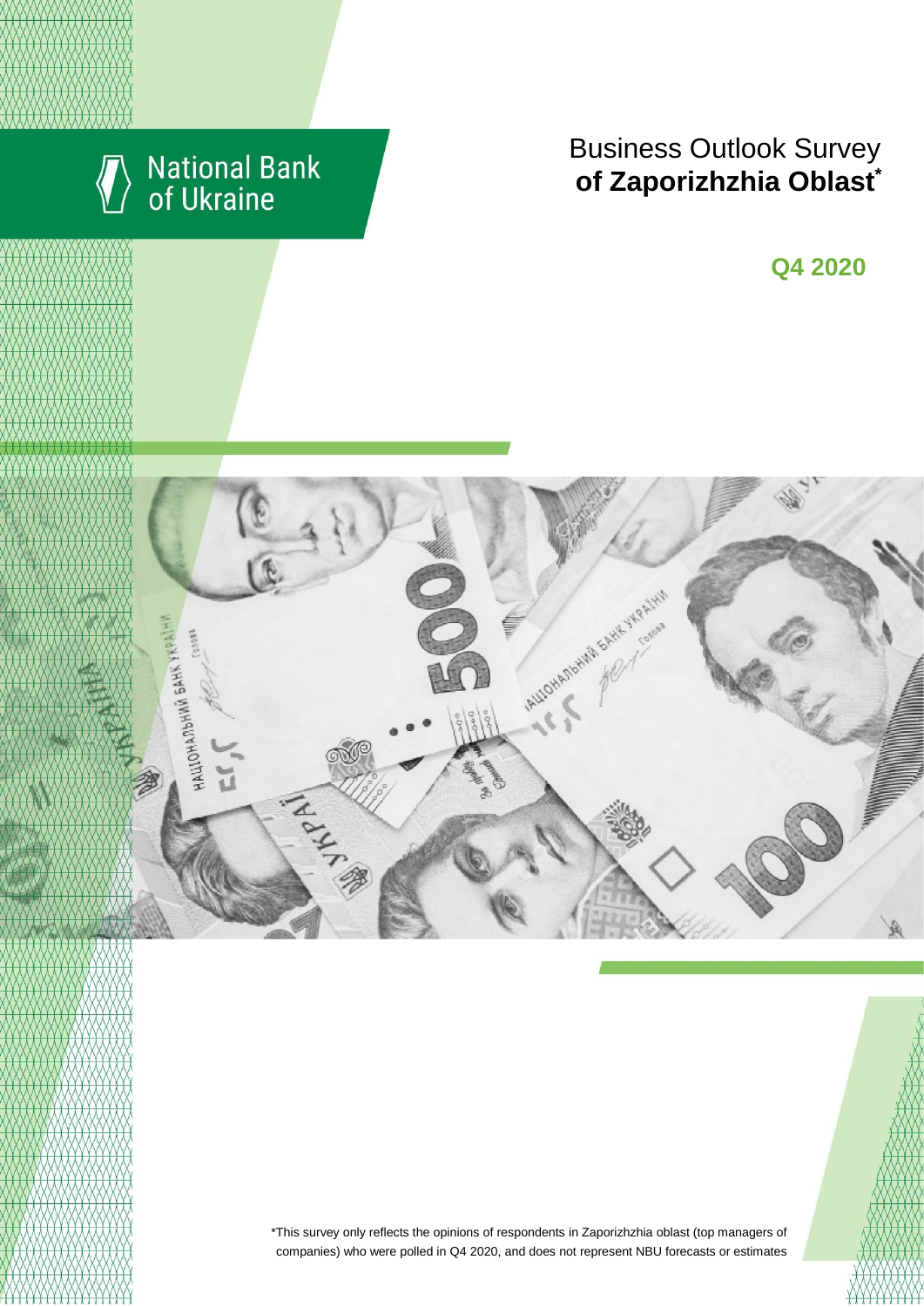**A survey of companies carried out in Zaporizhzhia oblast in Q4 2020 showed that respondents expected a significant drop in the output of Ukrainian goods and services over the next 12 months on the back of a tighter quarantine.** At the same time, **they had positive expectations for the performance of their companies.** Respondents expected inflation and depreciation would continue to increase.

**The top managers of companies expected that over the next 12 months:**

- **the output of Ukrainian goods and services would drop** at a faster pace: the balance of expectations was (-50.0%) (the most pessimistic figures across the regions) compared with (-28.6%) in Q3 2020 (Figure 1) and (-24.4%) across Ukraine
- **prices for consumer goods and services would rise** at a faster pace: 53.6% of respondents expected that the inflation rate would be higher than 7.5% (compared with 50.0% in the previous quarter and 50.8% across Ukraine). Respondents referred to production costs, the exchange rate and household income as the **main inflation drivers** (Figure 2)
- **the domestic currency would depreciate significantly:** 89.3% of respondents expected the hryvnia to weaken against the US dollar compared with 82.1% in the previous quarter and 87.1% across Ukraine
- **the financial and economic standings of their companies would improve moderately:** the balance of expectations was 3.8% compared with (-3.7%) in the previous quarter and 1.3% across Ukraine (see Table)
- **total sales would decrease** at a slower pace: the balance of responses was (-11.1%) (compared to (-22.2%) in Q3 2020). External sales were expected to remain unchanged, the balance of responses being 0.0% (compared to 7.7% in Q3 2020). Overall, companies across Ukraine expected sales to increase moderately, the balances of responses being 7.1% and 3.8% respectively
- **investment in machinery, equipment, and tools would grow**: the balance of responses was 14.8% compared with3.8% in Q3 2020. **Investment in construction was expected to remain unchanged**: the balance of response was 0.0% compared with (-4.0%) in the previous quarter. The balances of responses across Ukraine were 3.8% and (-4.5%) respectively
- **staff numbers at their companies would increase moderately**: the balance of responses was 3.6% compared with (- 17.9%) in the previous quarter and (-9.9%) across Ukraine (Figure 4)
- **the growth of both purchase and selling prices would accelerate:** the balances of responses were 89.3% and 51.9% respectively compared with 81.5% and 38.5% in the previous quarter (Figure 6). Raw material and supplies prices, wage costs, and energy prices were cited as the main selling price drivers (Figure 7)
- **per-unit production costs** and **wage costs per staff member would grow:** the balances of responses were 50.0% and 63.0% respectively (compared with 53.6% and 50.0% in Q3 2020) (Figures 4 and 6).

Respondents referred to high raw material and supplies prices, energy prices, and a lack of working assets as **the main drags on the ability of their companies to boost production** (Figure 5).

Respondents continued to expect **an increase in their borrowing needs** in the near future (Figure 8). The companies that planned to take out corporate loans usually opted for domestic currency ones. Respondents said that lending conditions had tightened (Figure 9). Respondents continued to cite high loan rates as the main factor that deterred them from taking out loans (Figure 10). Respondents reported a noticeable increase in the impact of the uncertainty about their ability to meet debt obligations.

A total of **96.4% of respondents** said that **they had encountered no difficulties in effecting transactions with funds deposited in bank accounts** (96.9% across Ukraine).

**Assessments of financial and economic standings as of the time of the survey** (Figure 3)

- **Respondents assessed their current financial and economic standings as bad**: the balance of responses was (-23.1%) compared with (-14.3%) in the previous quarter and (-3.2%) across Ukraine.
- **Finished goods stocks had decreased and were assessed at a level lower than the normal one**: the balance of responses was (-22.2%) compared with 5.9% in Q3 2020.
- **Spare production capacity had decreased.** Companies said they would need additional capacity to meet any unexpected rise in demand: the balance of responses was (-14.8%) (compared with 7.4% in Q3 2020).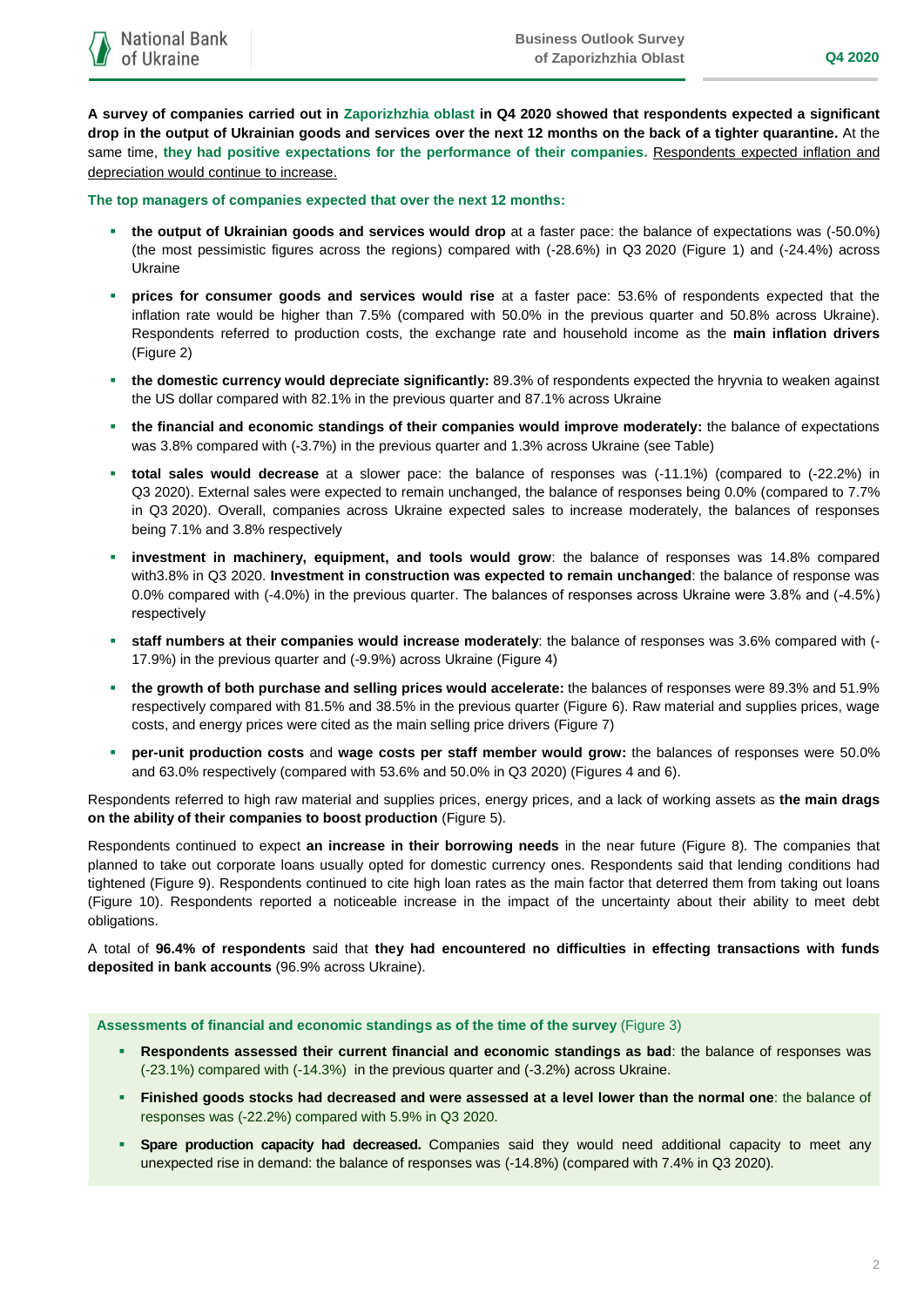### **Survey Details1,2**



- **Period: 5 November through 2 December 2020.**
- A total of 28 companies were polled.
- A representative sample was generated on the basis of the following economic activities: agriculture, manufacturing industry and other economic activities.

### **Business Outlook Index for Next 12 Months in Terms of Oblasts<sup>3</sup>, %**



\*a quartile is the v alue of the BOI where an ordered sample is div ided into f our equal-sized subgroups

\*\*a median is the v alue of the BOI in the middle of an ordered sampled where the sample is divided into two equal-sized subgroups

## **Table. The Business Outlook Index of Companies in Zaporizhzhia Oblast and Its Components**

| <b>Expectations over next 12 months for</b>   | Balances of responses, % |       |                               |         |         |
|-----------------------------------------------|--------------------------|-------|-------------------------------|---------|---------|
|                                               | Q4 19                    | Q1 20 | Q <sub>2</sub> 2 <sub>0</sub> | Q3 20   | Q4 20   |
| Financial and economic standings              | 18.5                     | 26.9  | 0.0                           | $-3.7$  | 3.8     |
| <b>Total sales</b>                            | 20.0                     | 23.1  | 3.8                           | $-22.2$ | $-11.1$ |
| Investment in construction                    | 0.0                      | 0.0   | $-3.7$                        | $-4.0$  | 0.0     |
| Investment in machinery, equipment, and tools | 8.0                      | 15.4  | $-7.4$                        | 3.8     | 14.8    |
| Staff numbers                                 | 6.9                      | 7.4   | $-14.8$                       | $-17.9$ | 3.6     |

1

<sup>1</sup> This sample was generated in proportion to the contribution of each oblast and each economic activity to Ukraine's gross value added.

<sup>2</sup> Data for totals and components may be subject to rounding effects.

<sup>&</sup>lt;sup>3</sup> The business outlook index (BOI) is an aggregate indicator for expected business performance over the next 12 months. It is calculated using the balances of respondents' responses regarding changes in the financial and economic standings of their companies and future economic activity.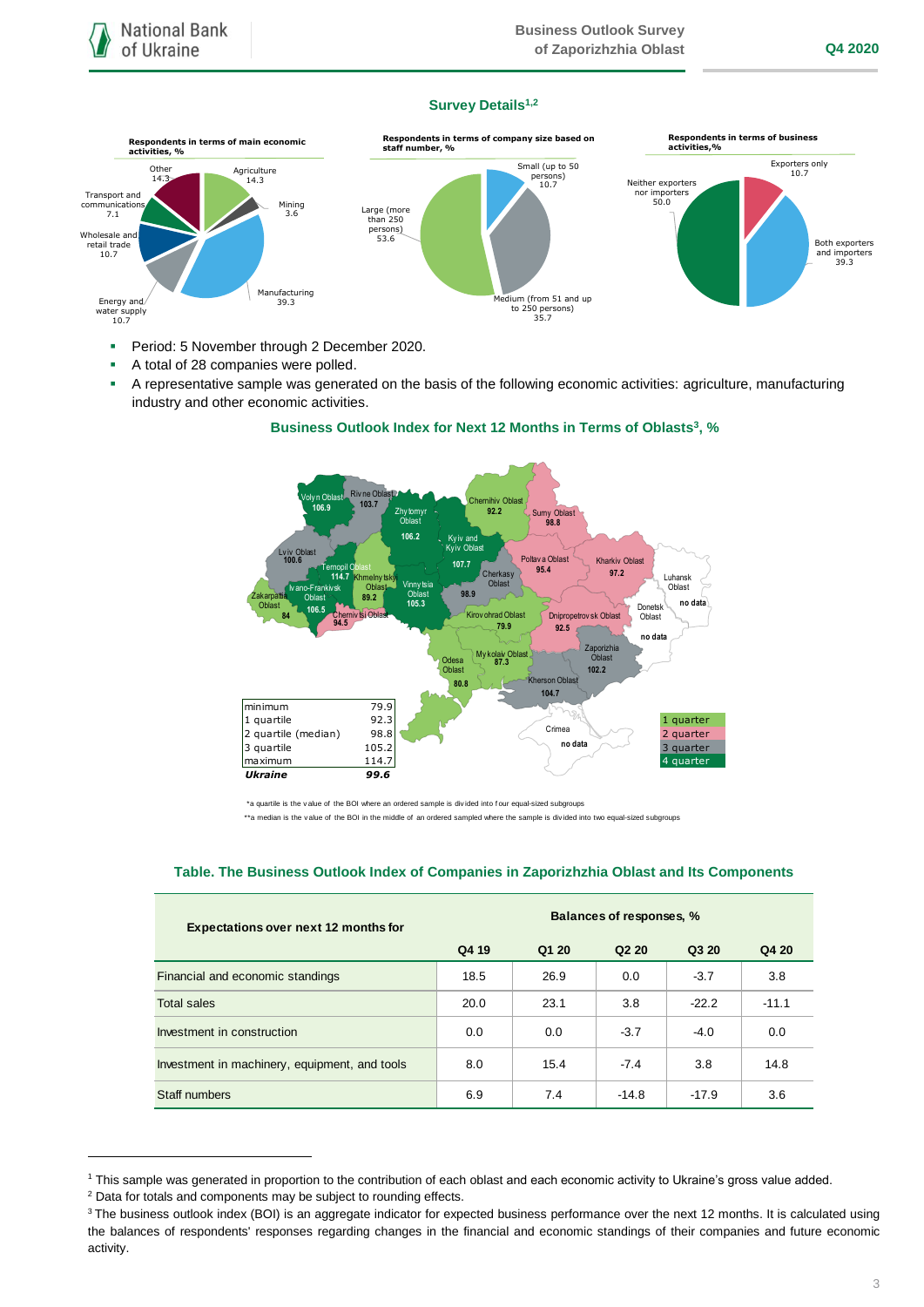### Figure 1 Figure 2







-30 -20 -10 0 10 Q4 19 Q1 20 Q2 20 Q3 20 Q4 20 **Companies' economic activity as of the time of the survey, balance of responses** Financial and economic standings Finished goods stocks **Unutilized production capacity** 





Figure 3 Figure 4

**Staff level and wage cost expectations for next 12 months, balance of responses**





**Expectations of producer prices for next 12 months, balance of responses**